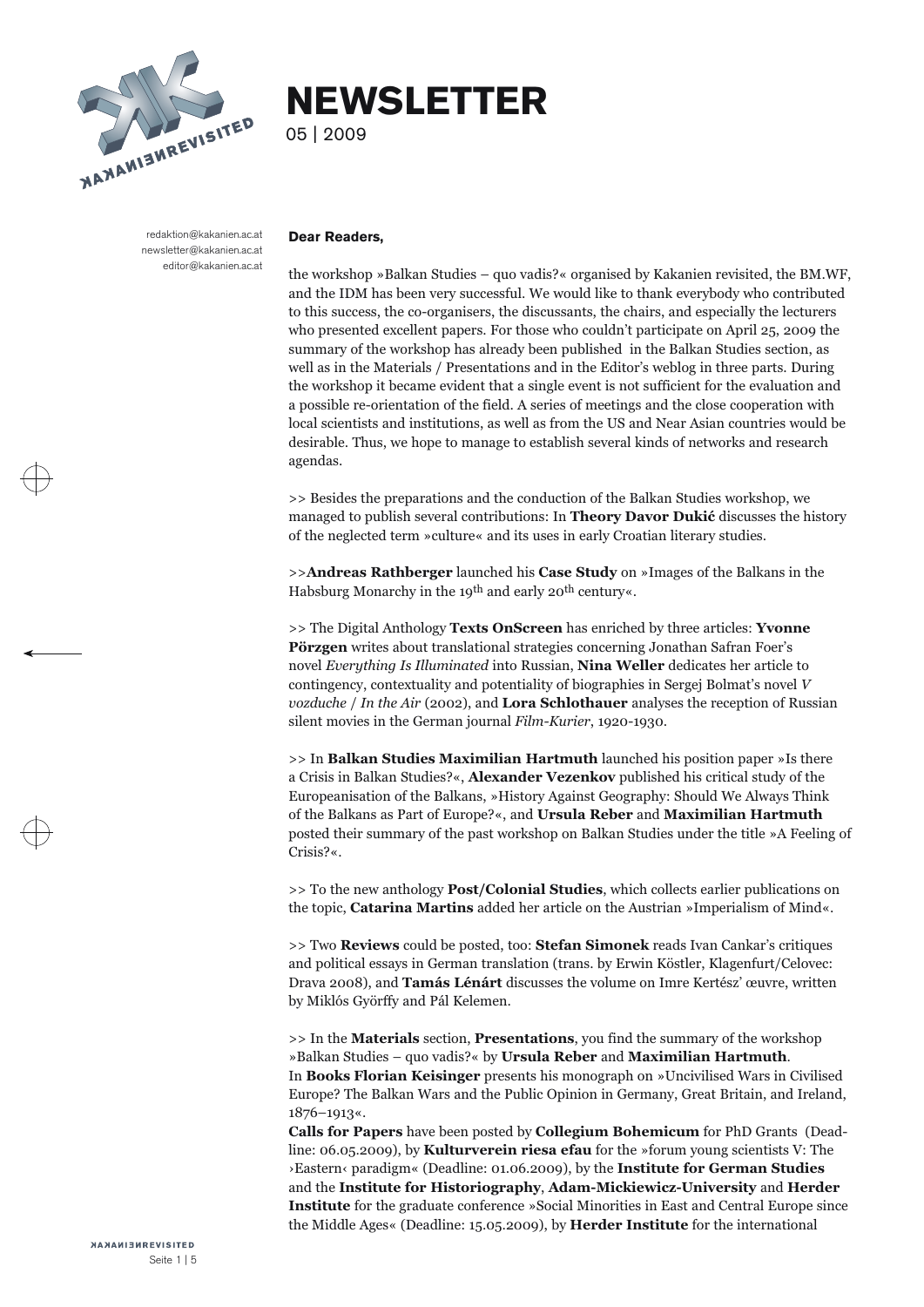

and interdisciplinary summer academy »Imperial and Postimperial Biographies in Early Modern Eastern Europe« (Deadline: 15.05.2009), by **Univerzita Jana Evangelisty Purkyně** for the third international Johannes Urzidil Conference (Deadline: 20.06.2009), and by **School of Communication**, **University of Denver** for »The Branding of Post- Communist Nations. Edited Volume« (Deadline: 20.05.2009).

>> Finally, in **Partners**, the new cooperation **Center for Environmental History, IFF-Faculty for Interdisciplinary Studies, Alpen-Adria University Klagenfurt-Graz-Wien** presents the project »DEHI Danube Environmental History Initiative«.

>> For the exact titles of all articles, presentations and materials, as well as for the particular hyperlinks, please see below, or press the menu-button **New Releases** ([http://www.kakanien.ac.at/akt\)](http://www.kakanien.ac.at/akt). If you have any comments, questions or suggestions regarding this Newsletter or the platform in general, contact redaktion@kakanien.ac.at or editor@kakanien.ac.at.

#### **Geschätzte Leserinnen und Leser,**

der Workshop »Balkan Studies – quo vadis?«, durchgeführt von Kakanien revisited,<br>dem BM.WF und dem IDM war überaus ergiebig und erfolgreich. Ich möchte mich auch<br>hier nochmals bei allen, die zu diesem Erfolg beigetragen ha organisatorInnen und Sponsoren, den DiskutantInnen, den ModeratorInnen dem Publi kum und natürlich bei allen Vortragenden, die exzellente Präsentationen dargeboten<br>haben. Für alle, die am 25. April 2009 nicht zum Workshop kommen konnten, wurde der<br>Workshopbericht bereits in Materialien / Berichte, in d

ler<br>Innen sich austauschen können. In diesem Sinne hoffen wir, ein Netzwerk etablieren zu<br>können und das Begonnene fortführen zu können.<br>Trotz intensiver Vor- und Nachbereitung des Workshops konnten auch im April etliche<br>B

**Andreas Rathberger** publizierte die **Fallstudie** »Balkanbilder. Vorstellungen und Klischees über den Balkan in der Habsburgermonarchie im 19. und frühen 20. Jahrhun dert«.

Der Digitalen Anthologie **Bildschirmtexte** wurden drei weitere Artikel beigefügt: Yvonne Pörzgen untersucht Übersetzungsstrategien ins Russische anhand Jonathan<br>Safran Foers Roman Everything Is Illuminated, Nina Weller widmet sich »Kontingenz,<br>Kontextualität und Potenzialität von Lebens-Geschichten in S *vozduche* / *In der Luft* (2002)« und **Lora Schlothauer** vollzieht die »Rezeption des russischen Stummfilms in den deutschen Medien am Beispiel von *Film-Kurier* 1920– 1930« nach.

In **Balkan Studies** veröffentlichte **Maximilian Hartmuth** sein Positionspapier »Is<br>there a Crisis in Balkan Studies?«. Alexander Vezenkov steuerte seinen kritischen Beitrag<br>»History Against Geography: Should We Always Thi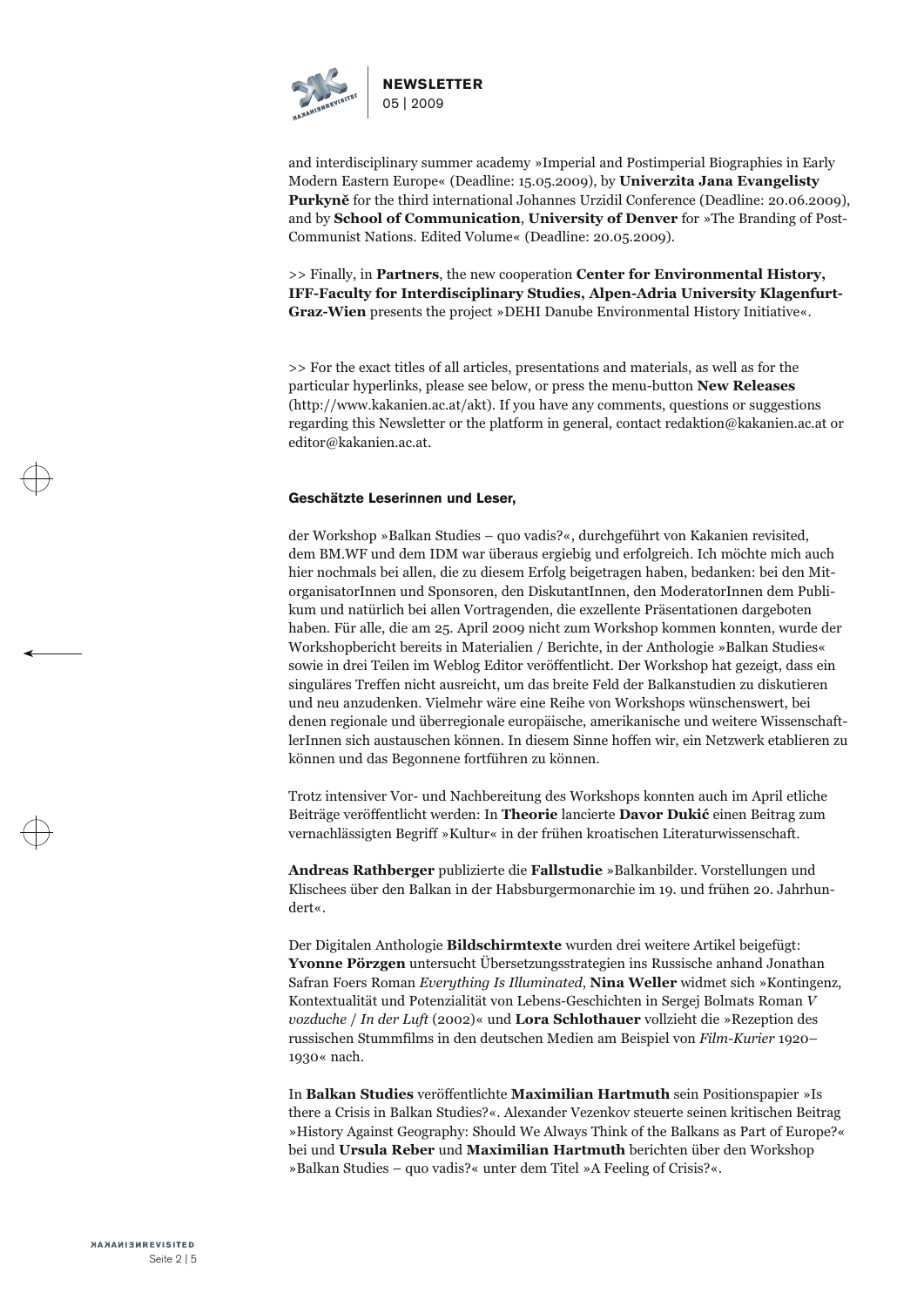

Das neu eingerichtete Heft **Post/Colonial Studies** versammelt die bereits publizierten Beiträge zum Thema und wurde um **Catarina Martins**' Überlegungen zu einem öster reichischen »Imperialismus des Geistes« bereichert.

**Rezensionen** stammen von **Stefan Simonek** über »Ivan Cankars kritische und politi sche Schriften in deutscher Übersetzung« (Übers. v. Erwin Köstler, Klagenfurt/Celovec: Drava 2008) und von **Tamás Lénárt** zum Buch »Kertész und die Seinigen« (Frankfurt/ M. et al.: Peter Lang 2009) von Miklós Györffy und Pál Kelemen.

# In den **Materialien** findet sich der **Bericht** zum Balkan Studies Workshop von **Ursula Reber** und **Maximilian Hartmuth**.

**Florian Keisinger** präsentiert sein **Buch** »Unzivilisierte Kriege im zivilisierten Europa? Die Balkankriege und die öffentliche Meinung in Deutschland, England und Irland 1876- 1913«.

**Calls for Papers** stammen dieses Mal vom **Collegium Bohemicum** für Doktoranden stipendien (Deadline: 06.05.2009), vom **Kulturverein riesa efau** für »Das Prinzip ›Osten‹. forum junge wissenschaft V« (Deadline: 01.06.2009), vom **Institut für Germanistik** und **Historischen Institut** der **Adam-Mickiewicz-Universität** und dem **Herder-Institut** für »Gesellschaftliche Randgruppen in Ost- und Mitteleuropa seit dem Mittelalter. Wissenschaftliche Nachwuchstagung« (Deadline: 15.05.2009), vom **Herder-**Institut für »Imperiale und postimperiale Biographien im östlichen Europa in der Neuzeit. Internationale und interdisziplinäre Sommerakademie« (Deadline: 15.05.2009), von der Univerzita Jana Evangelisty Purkyně für »Ein ›h steller aus Böhmen. Dritte internationale Johannes-Urzidil-Konferenz« (Deadline: 20.06.2009) und von der School of Communication, University of Denver für »The Branding of Post-Communist Nations. Edited Volume« (Deadline:

Mit dem **Center for Environmental History, IFF-Faculty for Interdisciplinary Studies, Alpen-Adria University Klagenfurt-Graz-Wien** und dem Projekt »DEHI Danube Environmental History Initiative« wird sich zum guten Schluss eine neue **Kooperation** vorgestellt.

Wie stets gilt:<br>Die jeweils neuesten Texte, Materialien, Präsentationen und Links finden Sie tagesaktuell<br>unter **Aktuelles** (http://www.kakanien.ac.at/akt) – und auch die BetreiberInnen der<br>Weblogs (http://www.kakanien.ac.

# **Theory | Theorie:**

[Davor Dukić \(Zagreb\): Kultur - ein vernachlässigter Begriff am Anfang der modernen kroatischen Literaturwissenschaft](http://www.kakanien.ac.at/beitr/theorie/DDukic1.pdf/abstract) >

#### **Case Study | Fallstudie:**

[Andreas Rathberger \(Wien\): Balkanbilder. Vorstellungen und Klischees über den Balkan in der Habsburgermonarchie im 19. und frühen 20. Jahrhundert](http://www.kakanien.ac.at/beitr/fallstudie/ARathberger1.pdf/abstract) >

#### **Bildschirmtexte | Texts OnScreen:**

- [Yvonne Pörzgen \(Bremen\): Amerikanische versus russische Illumination. Strategien der Übersetzung von Jonathan Safran Foers Roman](http://www.kakanien.ac.at/beitr/jfsl08/YPoerzgen1.pdf/abstract) *Everything Is Illuminated* ins Russische >
- [Nina Weller \(Berlin\): Kontingenz, Kontextualität und Potenzialität von Lebens-](http://www.kakanien.ac.at/beitr/jfsl08/NWeiler1.pdf/abstract) Geschichten in Sergej Bolmats Roman *V vozduche* / *In der Luft* (2002)  $\rightarrow$
- [Lora Schlothauer \(Konstanz\): Rezeption des russischen Stummfilms in den deutschen Medien am Beispiel von](http://www.kakanien.ac.at/beitr/jfsl08/LSchlothauer1.pdf/abstract) *Film-Kurier* 1920-1930 >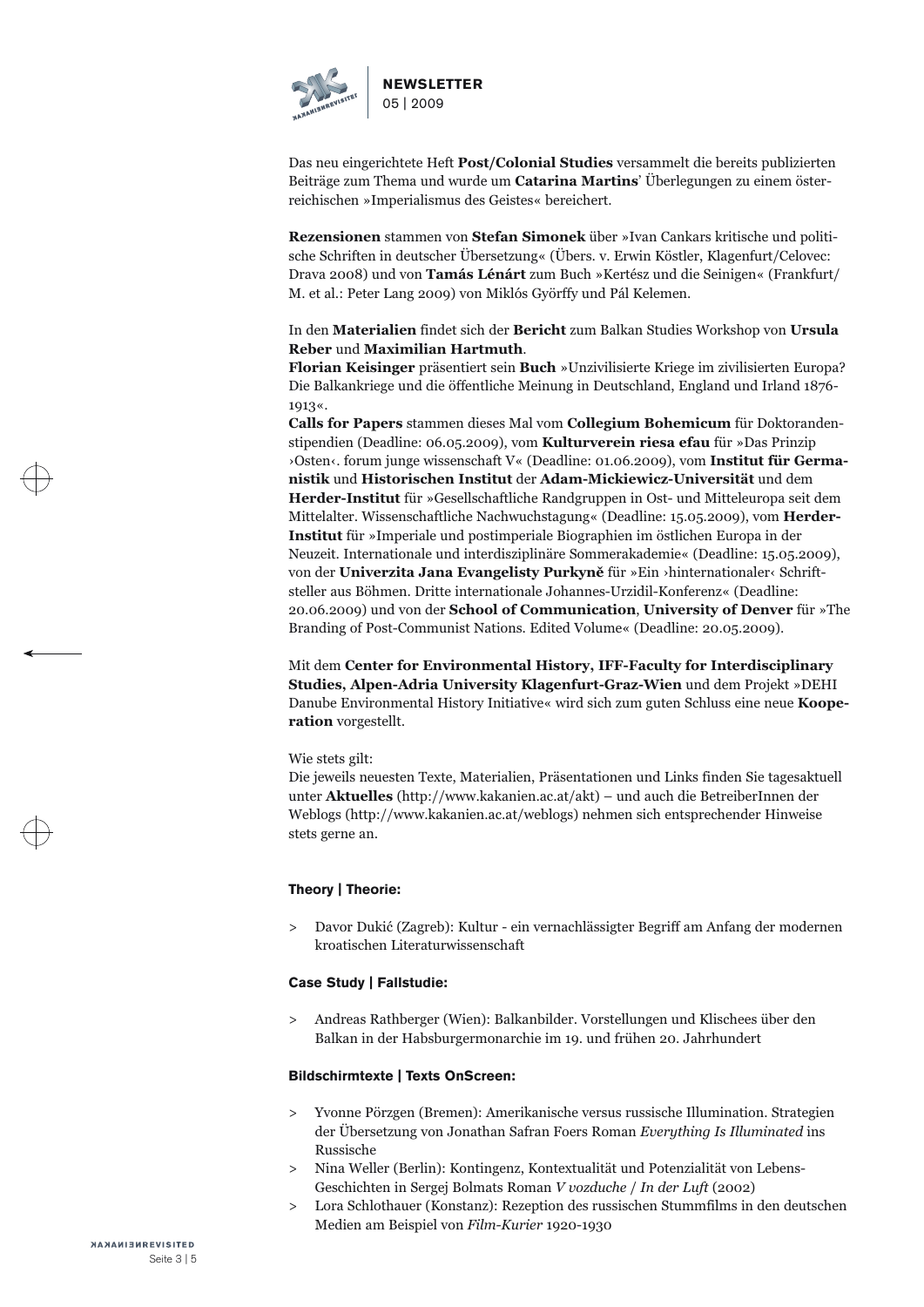

#### **Balkan Studies:**

- [Maximilian Hartmuth \(Istanbul\): Is there a Crisis in Balkan Studies? A Position Paper](http://www.kakanien.ac.at/beitr/balkans/MHartmuth1.pdf/abstract)  $\rightarrow$
- [Alexander Vezenkov \(Sofia\): History Against Geography: Should We Always Think of the Balkans as Part of Europe?](http://www.kakanien.ac.at/beitr/balkans/AVezenkov1.pdf/abstract)  $\rightarrow$
- [Ursula Reber \(Vienna\) / Maximilian Hartmuth \(Istanbul\): A Feeling of Crisis? Report on the Workshop](http://www.kakanien.ac.at/balkans/UReber_MHartmuth1.pdf/abstract) *Balkan Studies quo vadis?*  $\geq$

# **Post/Colonial Studies:**

[Catarina Martins \(Coimbra\): Imperialismus des Geistes. Fiktionen der Totalität und des Ichs in der österreichischen Moderne](http://www.kakanien.ac.at/beitr/postcol/CMartins1.pdf/abstract)  $\geq$ 

# **Reviews | Rezensionen:**

- Stefan Simonek (Wien): Ivan Cankars kritische und politische Schriften in deut [scher Übersetzung. Rezension v.: Ivan Cankar: Weiße Chrysantheme. Kritische und politische Schriften. Übers., mit Anm. u. einem Nachwort v. Erwin Köstler. Klagen](http://www.kakanien.ac.at/rez/SSimonek11.pdf) furt/Celovec: Drava 2008, 510 pp.  $\geq$
- Tamás Lénárt (Budapest): Monografie für zwei Stimmen. Rezension v.: Miklós Györf [fy/Pál Kelemen: Kertész und die Seinigen. Lektüren zum Werk von Imre Kertész. Frankfurt/M. et al.: Peter Lang 2009 \(Budapester Studien zur Literaturwissenschaft 13\), 217 pp.](http://www.kakanien.ac.at/rez/TLenart2.pdf) >

# **Presentation | Bericht:**

[Ursula Reber \(Vienna\) / Maximilian Hartmuth \(Istanbul\): A Feeling of Crisis? Report on the Workshop](http://www.kakanien.ac.at/mat/UReber_MHartmuth1.pdf/abstract) *Balkan Studies – quo vadis?*  $\rightarrow$ 

# **Bücher | Books:**

[Florian Keisinger \(Düsseldorf\): Unzivilisierte Kriege im zivilisierten Europa? Die Balkankriege und die öffentliche Meinung in Deutschland, England und Irland 1876–](http://www.kakanien.ac.at/mat/FKeisinger1.pdf/abstract) 1913  $\geq$ 

#### **Calls for Papers:**

- [Collegium Bohemicum \(Ústí nad Labem\): Doktorandenstipendien des Collegium Bohemicum \[Deadline: 06.05.2009\]](http://www.kakanien.ac.at/mat/Collegium_Bohemicum2.pdf/abstract)  $\geq$
- Kulturverein riesa efau (Dresden): Das Prinzip ›Osten‹. forum junge wissenschaft V<br>[Deadline: 01.06.2009]  $\geq$
- Institut für Germanistik und Historisches Institut der Adam-Mickiewicz-Universität (Poznań) & Herder-Institut (Marburg): Gesellschaftliche Randgruppen in Ost- und Mitteleuropa seit dem Mittelalter. Wissenschaftliche Nachw  $\geq$
- [Herder-Institut \(Marburg\): Imperiale und postimperiale Biographien im östlichen Europa in der Neuzeit. Internationale und interdisziplinäre Sommerakademie](http://www.kakanien.ac.at/mat/Herder_Institut11.pdf/abstract) [Deadline: 15.05.2009] >
- Univerzita Jana Evangelisty Purkyně (Ústí nad Labem): Ein »hinternationaler« Schrift[steller aus Böhmen. Dritte internationale Johannes-Urzidil-Konferenz \[Deadline: 20.06.2009\]](http://www.kakanien.ac.at/mat/Usti_nad_Labem4.pdf/abstract)  $\geq$
- [School of Communication, University of Denver \(Denver\): The Branding of Post-](http://www.kakanien.ac.at/mat/Univ_Denver1.pdf/abstract) Communist Nations. Edited Volume [Deadline: 20.05.2009]  $\geq$

#### **Partners | Kooperationen:**

[Center for Environmental History, IFF-Faculty for Interdisciplinary Studies, Alpen-Adria University Klagenfurt-Graz-Wien \(Wien\): Projekt – DEHI Danube Environmental History Initiative](http://www.kakanien.ac.at/proj/dehi.jpg/view) >